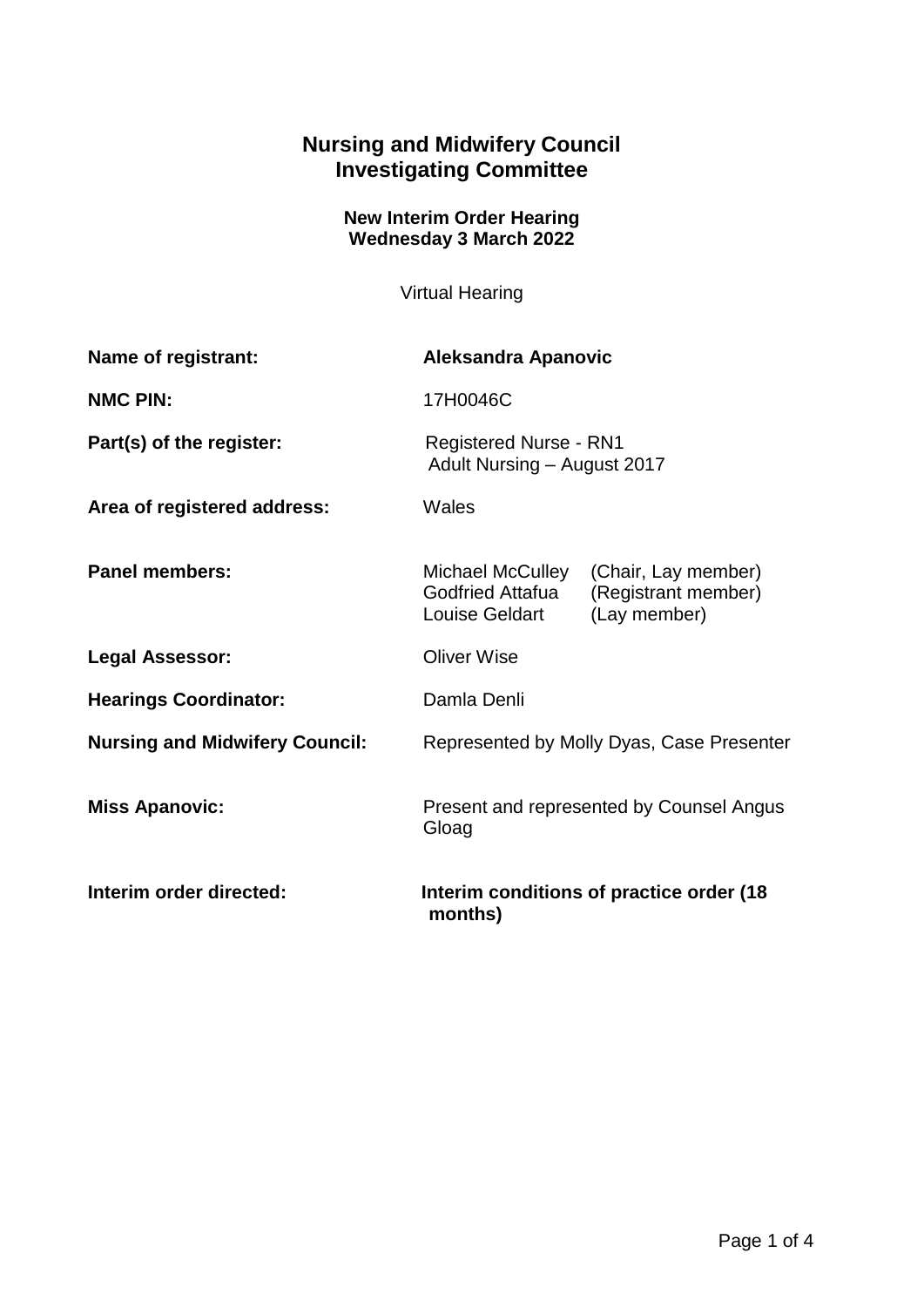## **Decision and reasons on interim order**

The panel decided to make an interim conditions of practice order for a period of 18 months.

The panel has determined that the following conditions are proportionate and appropriate:

For the purposes of these conditions, 'employment' and 'work' mean any paid or unpaid post in a nursing, midwifery or nursing associate role. Also, 'course of study' and 'course' mean any course of educational study connected to nursing, midwifery or nursing associates.

- 1. [PRIVATE].
- 2. [PRIVATE].
- 3. [PRIVATE].
- 4. You must ensure that you are supervised by your workplace line manager, mentor or supervisor (or the nominated deputy) at any time that you are working. Your supervision must consist of:
	- a) Working at all times on the same shift as, but not always directly observed by, another registered nurse.
	- b) Fortnightly supervision meetings with your line manager, mentor or supervisor which focus on the standard of your practice in relation to:
		- Your conduct within the work place;
		- Your clinical performance;

•

- Your compliance with the conditions outlined.
- 5. You must provide a report from your line manager, mentor or supervisor which focuses on the standard of your practice in relation to:
	- Your conduct within the work place;
	- Your clinical performance;
	- Your compliance with the conditions outlined.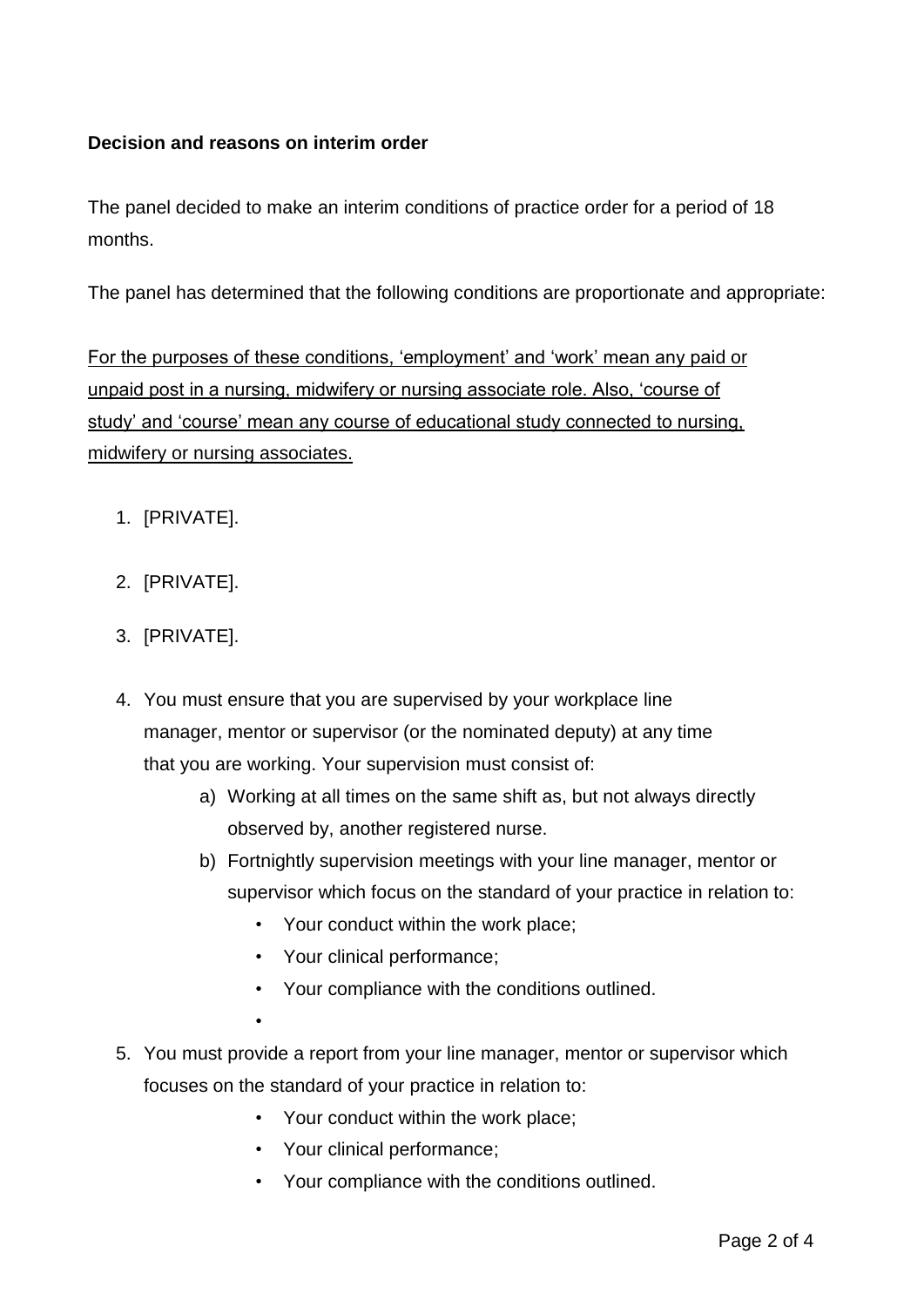- 6. [PRIVATE].
- 7. You must keep us informed about anywhere you are working by:
	- a) Telling your case officer within seven days of accepting or leaving any employment.
	- b) Giving your case officer your employer's contact details.
- 8. You must keep us informed about anywhere you are studying by:
	- a) Telling your case officer within seven days of accepting any course of study.
	- b) Giving your case officer the name and contact details of the organisation offering that course of study.
- 9. You must immediately give a copy of these conditions to:
	- a) Any organisation or person you work for.
	- a) Any employers you apply to for work (at the time of application).
	- b) Any establishment you apply to (at the time of application), or with which you are already enrolled, for a course of study.
- 10.You must tell your case officer, within seven days of your becoming aware of:
	- a) Any clinical incident you are involved in.
	- b) Any investigation started against you.
	- c) Any disciplinary proceedings taken against you.